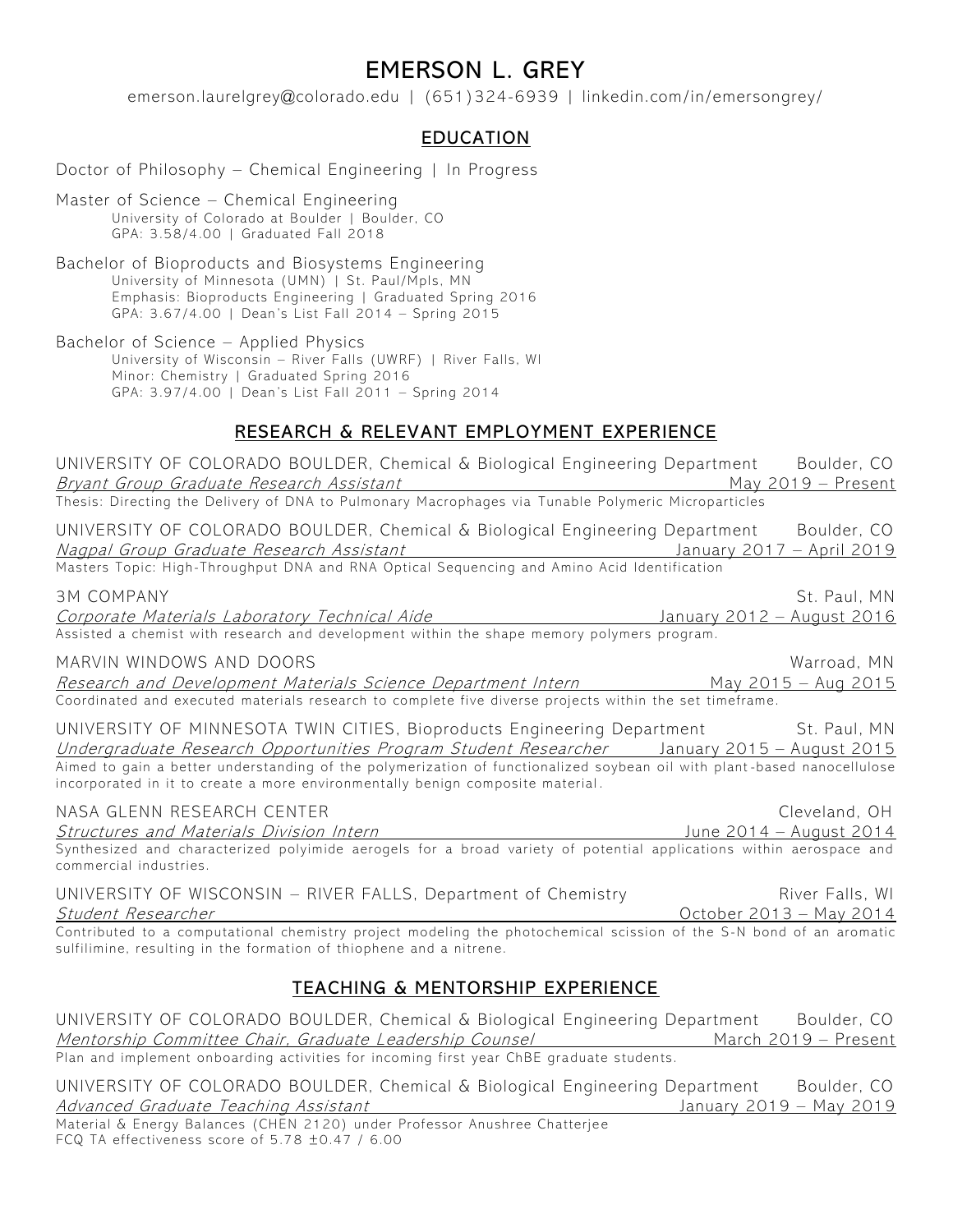UNIVERSITY OF COLORADO BOULDER, Chemical & Biological Engineering Department Boulder, CO Graduate Teaching Assistant January 2017 – May 2017

Process Control (CHEN 4570) under Professor David Clough

### UW-RIVER FALLS ACADEMIC SUCCESS CENTER THE RIVER RIVER RIVER RIVER FAILS WILL

#### Physics Tutor **September 2013** – May 2014

Tutored university students in general physics by emphasizing problem solving skills, critical thinking, computational accuracy, and self-sufficiency.

### UW-RIVER FALLS, Physics Department And Allen and Allen and Allen River Falls, WI

Grader September 2013 – December 2013

Mechanics of Materials (PHYS 254) under Diane Bennett, Ph.D.

### PUBLICATIONS

"Assessing Different Reactive Oxygen Species as Potential Antibiotics: Selectivity of Intracellular Superoxide Generation Using Quantum Dots." Levy, Max et al | ACS Appl. Bio Mater. 2018, 1, 2, 529 -537

"High-Throughput Block Optical DNA Sequence Identification." Sagar, Dodderi M., et al. | Small, 2018. 14, 1703165

"Nanocellulose – Soybean Oil Composites via UV -Initiated Free Radical Polymerization." Hanson, Katrina B. | UMN University Digital Conservancy, 2015, http://hdl.hand[le.net/11299/173682](http://hdl.handle.net/11299/173682)

"Polyimide Aerogels with Amide Cross -Links: A Low Cost Alternative for Mechanically Strong Polymer Aerogels." Meador, Mary Ann B., et al. | ACS Appl. Mater. Interfaces, 2015, 7(2), pp. 1240 – 1249

"Chandeliers and Space Gas." Hanson, Katrina B. & McDonough, Theodore | The SPS Observer, Fall 2012, p. 11

### PRESENTATIONS

Colorado Immunology Conference | August 2019 Poster Presenter | Directing the Delivery of DNA to Pulmonary Macrophages via Tunable Polymeric Microparticles

Marvin Windows and Doors | June, July, August 2015 Oral Presenter | Internship Project Presentations

Northeast Ohio Undergraduate Research Symposium | July 2014 Oral Presenter and Poster Presenter | Polyimide Aerogels for Aerospace Applications

UWRF Undergraduate Research, Scholarly, and Creative Activity Day | April 2014 Poster Presenter | Modeling of S-N Bond Breaking in an Aromatic Sulfilimine

Midwestern Undergraduate Computational Chemistry Conference | February 2014 Poster Presenter | Modeling of S-N Bond Breaking in an Aromatic Sulfilimine

### LEADERSHIP, AWARDS, & INVOLVEMENT

Attendee | Rocky Mountain West Science Communication Conferen ce | October 2019 Member | Society of Women Engineers University of Minnesota Chapter | September 2014 – May 2016 President | The Society of Physics Students UW River Falls Chapter | September 2012 – June 2014 Event Supervisor | Science Olympiad Invitational, Regional, and WI State Tournament | 2011 – 2015 Vice President | The Society of Physics Students UW River Falls Chapter | January 2012 – September 2012 Member | The Society of Physics Students UW River Falls Chapter | September 2011 – May 2014

Awards: Recognition of Graduate Student Service to the Dept, for Improving the Department Community | 2019 National Science Foundation Graduate Research Fellowship | Merit-based | 2018 – Present Minnesota High Tech Association Foundation Scholarship | Merit-based | 2015 Society of Women Engineers MN Section Scholarship | Merit-based | 2015 Marvin Windows and Doors Paper Science Scholarship | Merit-based | 2015 U Promise Scholarship | Need-based | 2014, 2015 UWRF Chancellor's Award for Service and Leadership to the University | Merit-based | 2014 UMN BBE Academic Leadership Scholarship | Merit-based | 2014 National Society of Physics Students Outstanding Leadership Scholarship | Merit-based | 2013 National Society of Physics Students Herbert Levy Memorial Scholarship | Merit & Need-based | 2012 Dr. Henry Tranmal Scholarship | Merit-based | 2012, 2013